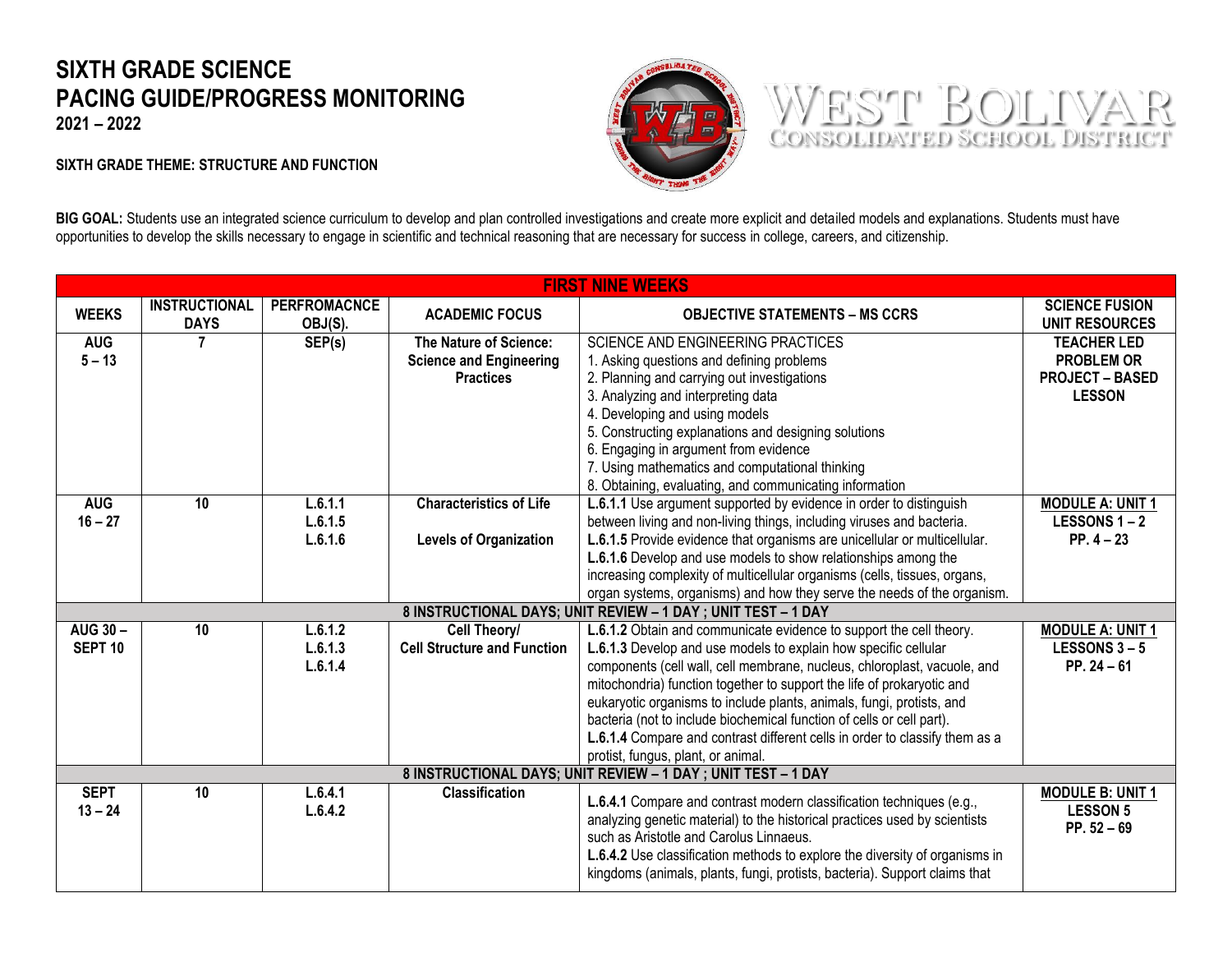|                                      |                                                              |                                                                  |  | organisms have shared structural and behavioral characteristics. (Explore<br>characteristics of organisms in each Kingdom). | <b>MODULE B: UNIT 2</b><br>LESSONS $1 - 3$ , 5<br>$PP. 52 - 69$                    |  |
|--------------------------------------|--------------------------------------------------------------|------------------------------------------------------------------|--|-----------------------------------------------------------------------------------------------------------------------------|------------------------------------------------------------------------------------|--|
|                                      | 8 INSTRUCTIONAL DAYS; UNIT REVIEW - 1 DAY; UNIT TEST - 1 DAY |                                                                  |  |                                                                                                                             |                                                                                    |  |
| <b>SEPT 27 -</b><br>OCT <sub>1</sub> |                                                              | <b>REVIEW</b>                                                    |  | <b>REVIEW - CHARACERISTICS OF LIFE (1 DAY)</b><br><b>REVIEW - CELLS AND CLASSIFIACTION OF ORGANISMS (4 DAYS)</b>            | <b>TEACHER LED</b><br><b>PROBLEM OR</b><br><b>PROJECT – BASED</b><br><b>LESSON</b> |  |
| <b>OCT</b><br>$4 - 8$                |                                                              | 1 <sup>ST</sup> TERM ASSESSMENT<br>(CUMULATIVE UP TO THIS POINT) |  |                                                                                                                             |                                                                                    |  |

| <b>SECOND NINE WEEKS</b>           |                                     |                                |                                                                                |                                                                                                                                                                                                                                                                                                                                                                                                                                                                            |                                                                                                                                                   |  |
|------------------------------------|-------------------------------------|--------------------------------|--------------------------------------------------------------------------------|----------------------------------------------------------------------------------------------------------------------------------------------------------------------------------------------------------------------------------------------------------------------------------------------------------------------------------------------------------------------------------------------------------------------------------------------------------------------------|---------------------------------------------------------------------------------------------------------------------------------------------------|--|
| <b>WEEKS</b>                       | <b>INSTRUCTIONAL</b><br><b>DAYS</b> | <b>PERFROMACNCE</b><br>OBJ(S). | <b>ACADEMIC FOCUS</b>                                                          | <b>OBJECTIVE STATEMENTS - MS CCRS</b>                                                                                                                                                                                                                                                                                                                                                                                                                                      | <b>SCIENCE FUSION</b><br><b>UNIT RESOURCES</b>                                                                                                    |  |
| <b>OCT</b><br>$11 - 22$            | 7                                   | L.6.4.4<br>L.6.4.5             | <b>Characteristics of</b><br><b>Microscopic Organisms</b>                      | L.6.4.4 Conduct investigations using a microscope or multimedia source to<br>compare the characteristics of protists (euglena, paramecium, amoeba)<br>and the methods they use to obtain energy and move through their<br>environment (e.g., pond water).<br>L.6.4.5 Engage in scientific arguments to support claims that bacteria<br>(Archaebacteria and Eubacteria) and viruses can be both helpful and<br>harmful to other organisms and the environment.              | <b>MODULE B: UNIT 1</b><br><b>LESSON 5</b><br>PP. $52 - 69$<br><b>TEACHER LED</b><br><b>PROBLEM OR</b><br><b>PROJECT - BASED</b><br><b>LESSON</b> |  |
|                                    |                                     |                                |                                                                                | 5 INSTRUCTIONAL DAYS; UNIT REVIEW - 1 DAY; UNIT TEST - 1 DAY                                                                                                                                                                                                                                                                                                                                                                                                               |                                                                                                                                                   |  |
| <b>OCT 25-</b><br>NOV <sub>5</sub> | 10                                  | L.6.3.1<br>L.6.3.2<br>L.6.4.3  | <b>Survival of Organisms</b><br><b>Characteristics of</b><br><b>Ecosystems</b> | L.6.3.1 Use scientific reasoning to explain differences between biotic and<br>abiotic factors that demonstrate what living organisms need to survive.<br>L.6.3.2 Develop and use models to describe the levels of organization<br>within ecosystems (species, populations, communities, ecosystems, and<br>biomes).<br>L.6.4.3 Analyze and interpret data from observations to describe how fungi<br>obtain energy and respond to stimuli (e.g., bread mold, rotting plant | <b>MODULE D: UNIT 1</b><br><b>LESSONS 1-4</b><br>$PP.4 - 53$<br><b>MODULE A: UNIT 2</b><br><b>LESSONS 3, 5</b><br>PP. 112 - 121                   |  |
|                                    |                                     |                                |                                                                                | material).                                                                                                                                                                                                                                                                                                                                                                                                                                                                 | PP. 136 - 145                                                                                                                                     |  |
|                                    |                                     |                                |                                                                                | 8 INSTRUCTIONAL DAYS; UNIT REVIEW - 1 DAY ; UNIT TEST - 1 DAY                                                                                                                                                                                                                                                                                                                                                                                                              |                                                                                                                                                   |  |
| <b>NOV 8-</b><br>19                | 10                                  | L.6.3.3<br>L.6.3.4<br>L.6.3.5  | <b>Population Ecology</b><br><b>Interactions Among</b>                         | L.6.3.3 Analyze cause and effect relationships to explore how changes in<br>the physical environment (limiting factors, natural disasters) can lead to<br>population changes within an ecosystem.<br>L.6.3.4 Investigate organism interactions in a competitive or mutually                                                                                                                                                                                                | <b>MODULE D: UNIT 1</b><br><b>LESSONS 1-4</b><br>$PP.4 - 53$                                                                                      |  |
|                                    |                                     |                                | <b>Organisms</b>                                                               | beneficial relationship (predation, competition, cooperation, or symbiotic<br>relationships).<br>L.6.3.5 Develop and use food chains, webs, and pyramids to analyze how<br>energy is transferred through an ecosystem from producers (autotrophs) to<br>consumers (heterotrophs, including humans) to decomposers<br>8 INSTRUCTIONAL DAYS; UNIT REVIEW - 1 DAY ; UNIT TEST - 1 DAY                                                                                         | <b>MODULE A: UNIT 2</b><br><b>LESSONS 3, 5</b><br>PP. 112 - 121<br>PP. 136 - 145                                                                  |  |
|                                    | $NOV 22 - 26$                       |                                |                                                                                |                                                                                                                                                                                                                                                                                                                                                                                                                                                                            |                                                                                                                                                   |  |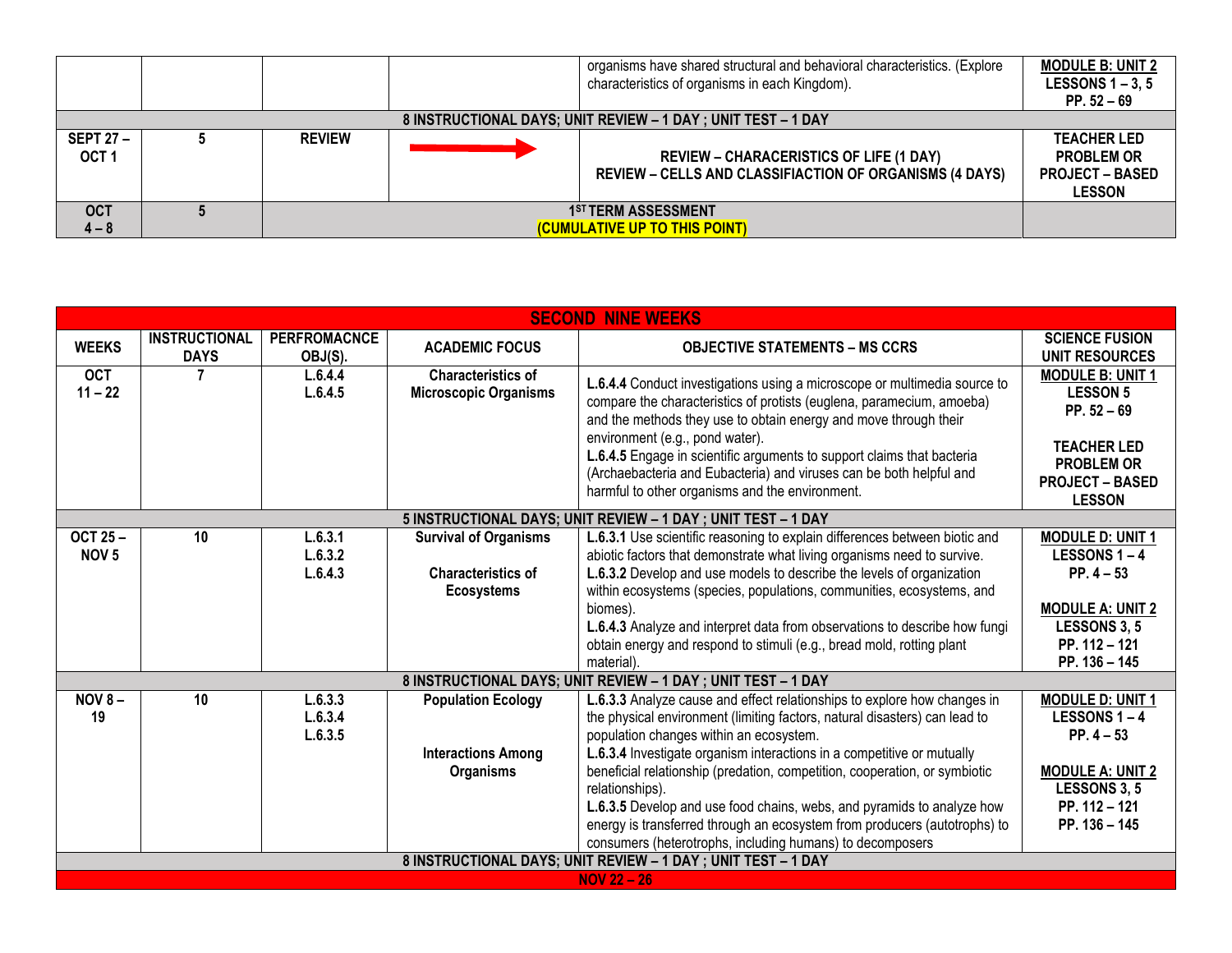| <b>THANKSGIVING BREAK</b>           |                                  |                    |                                               |                                                                                                                                                                                                                                                                                                                                                                                             |                                                                                                                                         |  |  |  |
|-------------------------------------|----------------------------------|--------------------|-----------------------------------------------|---------------------------------------------------------------------------------------------------------------------------------------------------------------------------------------------------------------------------------------------------------------------------------------------------------------------------------------------------------------------------------------------|-----------------------------------------------------------------------------------------------------------------------------------------|--|--|--|
| <b>NOV 29 -</b><br>DEC <sub>3</sub> | 5                                | L.6.3.4<br>L.6.3.5 | <b>Interactions Among</b><br>Organisms Cont'd | L.6.3.4 Investigate organism interactions in a competitive or mutually<br>beneficial relationship (predation, competition, cooperation, or symbiotic<br>relationships).<br>L.6.3.5 Develop and use food chains, webs, and pyramids to analyze how<br>energy is transferred through an ecosystem from producers (autotrophs) to<br>consumers (heterotrophs, including humans) to decomposers | <b>MODULE D: UNIT 1</b><br>LESSONS 1-4<br>$PP.4-53$<br><b>MODULE A: UNIT 2</b><br><b>LESSONS 3, 5</b><br>PP. 112 - 121<br>PP. 136 - 145 |  |  |  |
|                                     |                                  |                    |                                               | 3 INSTRUCTIONAL DAYS; UNIT REVIEW - 2 DAYS                                                                                                                                                                                                                                                                                                                                                  |                                                                                                                                         |  |  |  |
| $DEC 6 - 14$                        |                                  | <b>REVIEW</b>      |                                               | <b>REVIEW - CHARACTERISTICS OF ORGANISMS (1 DAY)</b><br><b>REVIEW - SURVIVAL OF ORGANISMS (2 DAYS)</b><br><b>REVIEW - POPULATION ECOLOGY INTERACTIONS (2 DAYS)</b><br><b>REVIEW - FIRST TERM STANDARDS (2 DAYS)</b>                                                                                                                                                                         | <b>TEACHER LED</b><br><b>PROBLEM OR</b><br><b>PROJECT - BASED</b><br><b>LESSON</b>                                                      |  |  |  |
| DEC $15 -$                          | 2 <sup>ND</sup> TERM ASSSESSMENT |                    |                                               |                                                                                                                                                                                                                                                                                                                                                                                             |                                                                                                                                         |  |  |  |
| 21                                  | (CULMULATIVE UP TO THIS POINT)   |                    |                                               |                                                                                                                                                                                                                                                                                                                                                                                             |                                                                                                                                         |  |  |  |
| <b>DEC 22 - JAN 4</b>               |                                  |                    |                                               |                                                                                                                                                                                                                                                                                                                                                                                             |                                                                                                                                         |  |  |  |
|                                     | <b>WINTER BREAK</b>              |                    |                                               |                                                                                                                                                                                                                                                                                                                                                                                             |                                                                                                                                         |  |  |  |

| <b>THIRD NINE WEEKS</b>                                       |                                                                |                                |                         |                                                                                |                                         |  |
|---------------------------------------------------------------|----------------------------------------------------------------|--------------------------------|-------------------------|--------------------------------------------------------------------------------|-----------------------------------------|--|
| <b>WEEKS</b>                                                  | <b>INSTRUCTIONAL</b><br><b>DAYS</b>                            | <b>PERFROMACNCE</b><br>OBJ(S). | <b>ACADEMIC FOCUS</b>   | <b>OBJECTIVE STATEMENTS – MS CCRS</b>                                          | <b>SCIENCE FUSION</b><br>UNIT RESOURCES |  |
| <b>JAN</b>                                                    | 10                                                             | P.6.6.1                        | Newton's Laws of Motion | P.6.6.1 Use an engineering design process to create or improve safety          | <b>MODULE I: UNIT 1</b>                 |  |
| $6 - 21$                                                      |                                                                | P.6.6.2                        |                         | devices (e.g. seat belts, car seats, helmets) by applying Newton's Laws of     | LESSONS 1-4                             |  |
|                                                               |                                                                |                                | Force                   | Motion. Use an engineering design process to define the problem, design,       | $PP.4 - 51$                             |  |
|                                                               |                                                                |                                |                         | construct, evaluate, and improve the safety device.*                           |                                         |  |
|                                                               |                                                                |                                |                         | P.6.6.2 Use mathematical computation and diagrams to calculate the sum         |                                         |  |
|                                                               |                                                                |                                |                         | of forces acting on various objects.                                           |                                         |  |
| 8 INSTRUCTIONAL DAYS; UNIT REVIEW - 1 DAY ; UNIT TEST - 1 DAY |                                                                |                                |                         |                                                                                |                                         |  |
| <b>JAN 24-</b>                                                | 15                                                             | P.6.6.3                        | <b>Force and Motion</b> | P.6.6.3 Investigate and communicate ways to manipulate applied/frictional      | <b>MODULE I: UNIT 1</b>                 |  |
| <b>FEB 11</b>                                                 |                                                                | P.6.6.4                        |                         | forces to improve movement of objects on various surfaces (e.g., athletic      | LESSONS 1-4                             |  |
|                                                               |                                                                | P.6.6.5                        |                         | shoes, wheels on cars).                                                        | $PP.4 - 51$                             |  |
|                                                               |                                                                | P.6.6.6                        |                         | P.6.6.4 Compare and contrast magnetic, electric, frictional, and               |                                         |  |
|                                                               |                                                                |                                |                         | gravitational forces.                                                          |                                         |  |
|                                                               |                                                                |                                |                         | <b>P.6.6.5</b> Conduct investigations to predict and explain the motion of an  |                                         |  |
|                                                               |                                                                |                                |                         | object according to its position, direction, speed, and acceleration.          |                                         |  |
|                                                               |                                                                |                                |                         | P.6.6.6 Investigate forces (gravity, friction, drag, lift, thrust) acting on   |                                         |  |
|                                                               |                                                                |                                |                         | objects (e.g., airplane, bicycle helmets). Use data to explain the differences |                                         |  |
|                                                               |                                                                |                                |                         | between the forces in various environments.                                    |                                         |  |
|                                                               | 11 INSTRUCTIONAL DAYS; UNIT REVIEW - 3 DAYS; UNIT TEST - 1 DAY |                                |                         |                                                                                |                                         |  |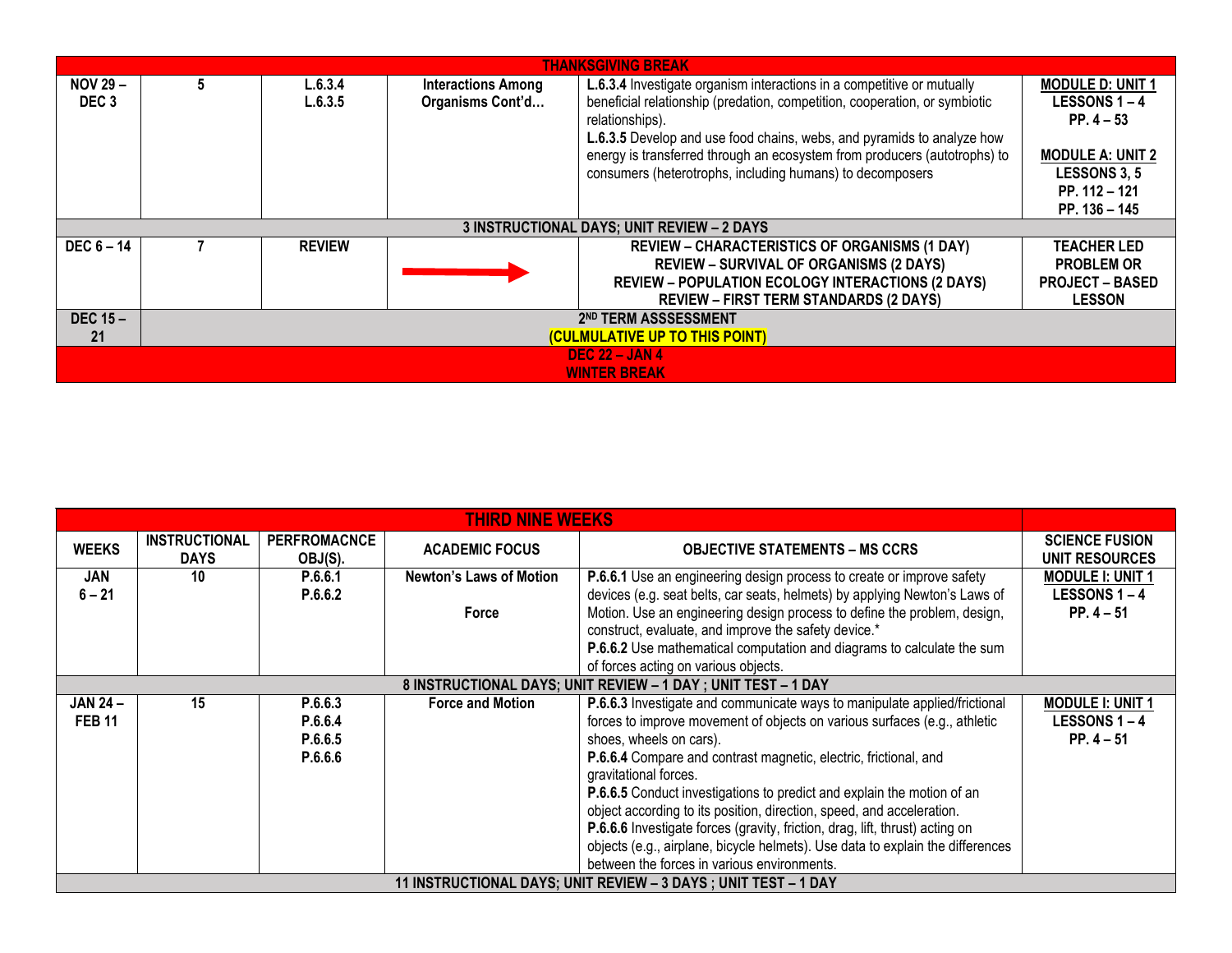| <b>FEB</b><br>$14 - 18$                   |                                | P.6.6.7       | <b>Forms of Energy</b> | <b>P.6.6.7</b> Determine the relationships between the concepts of potential,<br>kinetic, and thermal energy.                            | <b>MODULE H: UNIT 2</b><br><b>LESSONS 1-4</b><br>$PP.97 - 147$ |  |  |
|-------------------------------------------|--------------------------------|---------------|------------------------|------------------------------------------------------------------------------------------------------------------------------------------|----------------------------------------------------------------|--|--|
|                                           |                                |               |                        | 3 INSTRUCTIONAL DAYS; UNIT REVIEW - 1 DAY; UNIT TEST - 1 DAY                                                                             |                                                                |  |  |
| FEB $21 -$<br>25                          |                                | <b>REVIEW</b> |                        | <b>REVIEW – FORCE AND MOTION (2 DAYS)</b><br><b>REVIEW - NEWTON'S LAWS OF MOTION (2 DAYS)</b><br><b>REVIEW - FORMS OF ENERGY (1 DAY)</b> |                                                                |  |  |
| FEB $28 -$<br>3RD TERM ASSSESSMENT        |                                |               |                        |                                                                                                                                          |                                                                |  |  |
| MAR <sub>4</sub>                          | (CULMULATIVE UP TO THIS POINT) |               |                        |                                                                                                                                          |                                                                |  |  |
| <b>MAR</b>                                | <b>REVIEW SEPSS</b>            |               |                        |                                                                                                                                          |                                                                |  |  |
| 7 – 11                                    |                                |               |                        |                                                                                                                                          |                                                                |  |  |
| <b>MAR 14 - 18</b><br><b>SPRING BREAK</b> |                                |               |                        |                                                                                                                                          |                                                                |  |  |

| <b>FOURTH NINE WEEKS</b>           |                                     |                                                     |                                                                                                          |                                                                                                                                                                                                                                                                                                                                                                                                                                                                                                                                                                                                                                             |                                                                                                                             |  |
|------------------------------------|-------------------------------------|-----------------------------------------------------|----------------------------------------------------------------------------------------------------------|---------------------------------------------------------------------------------------------------------------------------------------------------------------------------------------------------------------------------------------------------------------------------------------------------------------------------------------------------------------------------------------------------------------------------------------------------------------------------------------------------------------------------------------------------------------------------------------------------------------------------------------------|-----------------------------------------------------------------------------------------------------------------------------|--|
| <b>WEEKS</b>                       | <b>INSTRUCTIONAL</b><br><b>DAYS</b> | <b>PERFROMACNCE</b><br>OBJ(S).                      | <b>ACADEMIC FOCUS</b>                                                                                    | <b>OBJECTIVE STATEMENTS – MS CCRS</b>                                                                                                                                                                                                                                                                                                                                                                                                                                                                                                                                                                                                       | <b>SCIENCE FUSION</b><br><b>UNIT RESOURCES</b>                                                                              |  |
| <b>MAR</b><br>$21 - 25$            | 5                                   | E.6.8.1<br>E.6.8.3                                  | <b>Evolution of the Solar</b><br><b>System</b><br><b>Historical Models of the</b><br><b>Solar System</b> | E.6.8.1 Obtain, evaluate, and summarize past and present theories and<br>evidence to explain the formation and composition of the universe.<br>E.6.8.3 Evaluate modern techniques used to explore our solar system's<br>position in the universe.                                                                                                                                                                                                                                                                                                                                                                                           | <b>MODULE G: UNIT 1</b><br><b>LESSONS 1-3</b><br>$PP. 1 - 44$<br><b>MODULE G: UNIT 2</b><br><b>LESSON1</b><br>PP. $45 - 59$ |  |
|                                    |                                     |                                                     |                                                                                                          | 11 INSTRUCTIONAL DAYS; UNIT REVIEW - 3 DAYS ; UNIT TEST - 1 DAY                                                                                                                                                                                                                                                                                                                                                                                                                                                                                                                                                                             |                                                                                                                             |  |
| <b>MAR 28-</b><br>APR <sub>8</sub> | 10 <sup>°</sup>                     | E.6.8.2<br>E.6.8.4                                  | <b>Components of the Solar</b><br><b>System</b>                                                          | E.6.8.2 Use graphical displays or models to explain the hierarchical<br>structure (stars, galaxies, galactic clusters) of the universe.<br>E.6.8.4 Obtain and evaluate information to model and compare the<br>characteristics and movements of objects in the solar system (including<br>planets, moons, asteroids, comets, and meteors).                                                                                                                                                                                                                                                                                                  | <b>MODULE G: UNIT 2</b><br><b>LESSONS 1-6</b><br>PP. $45 - 136$                                                             |  |
|                                    |                                     |                                                     |                                                                                                          | 8 INSTRUCTIONAL DAYS; UNIT REVIEW - 1 DAY; UNIT TEST - 1 DAY                                                                                                                                                                                                                                                                                                                                                                                                                                                                                                                                                                                |                                                                                                                             |  |
| <b>APR</b><br>$11 - 22$            | 10 <sup>°</sup>                     | E.6.8.5<br>P.6.6.3<br>P.6.6.4<br>P.6.6.5<br>P.6.6.6 | <b>Gravity and Planetary</b><br><b>Interactions</b>                                                      | E.6.8.5 Construct explanations for how gravity affects the motion of objects<br>in the solar system and tides on Earth.<br>P.6.6.2 Use mathematical computation and diagrams to calculate the sum<br>of forces acting on various objects.<br>P.6.6.3 Investigate and communicate ways to manipulate applied/frictional<br>forces to improve movement of objects on various surfaces.<br>P.6.6.4 Compare and contrast magnetic, electric, frictional, and<br>gravitational forces.<br><b>P.6.6.5</b> Conduct investigations to predict and explain the motion of an<br>object according to its position, direction, speed, and acceleration. | <b>MODULE G: UNIT 2</b><br><b>LESSON 2</b><br>$PP.60 - 73$                                                                  |  |